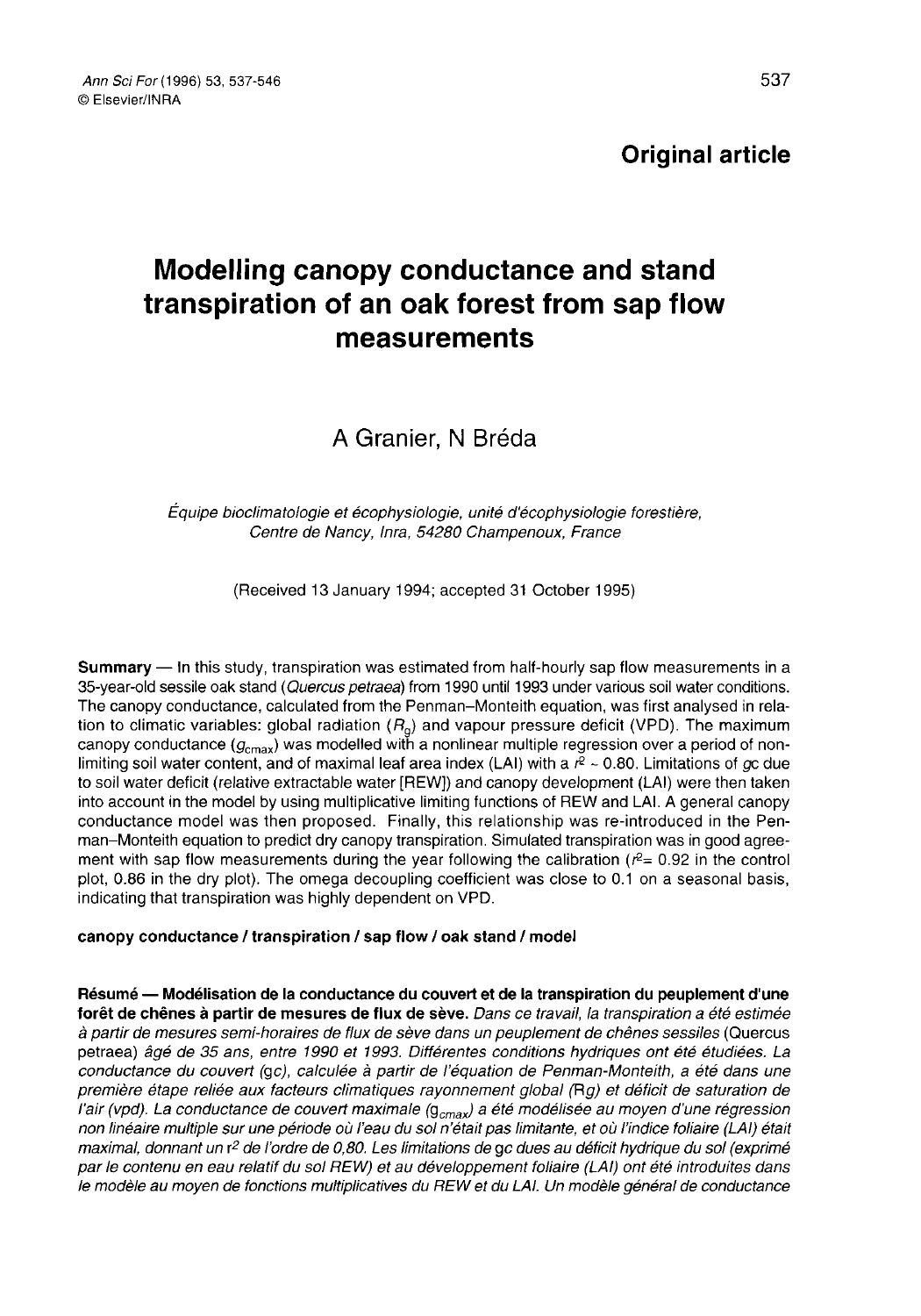du couvert a alors été proposé. Enfin, cette relation a été réintroduite dans l'équation de Penman-Monteith, pour simuler les variations horaires de la transpiration. Les valeurs simulées ont montré un bon accord avec les valeurs mesurées de flux de sève l'année suivant celle du calibrage (r<sup>2</sup>= 0,92 pour le traitement témoin, 0,86 pour le sec). Le facteur de découplage oméga a été proche de 0,1, attestant une forte dépendance entre la transpiration et le vpd.

#### modèle / conductance du couvert / chênaie / flux de sève / évapotranspiration

#### INTRODUCTION

Transpiration of a forest depends on interactions between a number of variables, some being the physical characteristics of the environment and some the biological behaviour of the plants. Global radiation and vapour pressure deficit are widely demonstrated to be the most significant climatic variables controlling transpiration, both on hourly and on daily scales. On the other hand, stomatal control of transpiration is well characterised at the leaf level and differences in stomatal response among species are often pointed out (Meinzer, 1993). However, regulation of water vapour loss at the canopy level has, up to now, mainly been studied in coniferous and tropical forests.

Transpiration of dry and homogeneous vegetation canopies is classically estimated from climatic measurements using the Penman-Monteith equation (Monteith, 1973), which incorporates the influence of aerodynamic and canopy conductances. The former depends on roughness properties of the canopy, and the latter is considered as the sum of the stomatal conductance of all the leaves, according to the 'big-leaf' hypothesis. When stand transpiration is measured (sap flow or eddy correlation), canopy conductance can be calculated by the reverse form of the Penman-Monteith equation (Stewart, 1988). Derivation of canopy conductance from sap flow measurements has been successfully compared to both eddy correlation measurements (Granier et al, 1990, 1996) and field measurements of stomatal conductance (Granier and Loustau, 1994; Lu et al, 1995).

We used this procedure to develop a model of canopy transpiration of a temperate deciduous oak forest, that describes the dependence of transpiration on the environmental driving variables (climate and soil water availability) and on canopy structure. In addition, the model takes into account dynamics of leaf area within the canopy over the season.

#### STAND AND MEASUREMENTS

This study was conducted from 1990 to 1993 in a 35-year-old sessile oak stand (Quercus petraea) regenerated from seed. Other species growing in the understorey were removed (mainly Tilia and Carpinus) in order to maintain a monolayer structure. Mean height and diameter at breast height were 14.8 m and 8.6 cm, respectively. Vertical extension of the crowns was limited (3-4 m), due to the high stand density (3 600 itical extension of the crowns was limited<br>(3–4 m), due to the high stand density (3 600<br>stem.ha<sup>-1</sup>). A part of the stand was thinned<br>in 1992, while a group of 17 trees was artiin 1992, while a group of 17 trees was artificially subjected to water shortage (see Bréda et al, 1993).

Interception of global radiation (linear pyranometers, Inra, France) was monitored from bud burst to fall, so that canopy closure was precisely dated. The seasonal pat tern of leaf area index (LAI) was estimated from both light transmittance of diffuse solar radiation and periodic LAI measurements (Demon leaf area meter, Assembled Electronics, Sydney, Australia). Year-to-year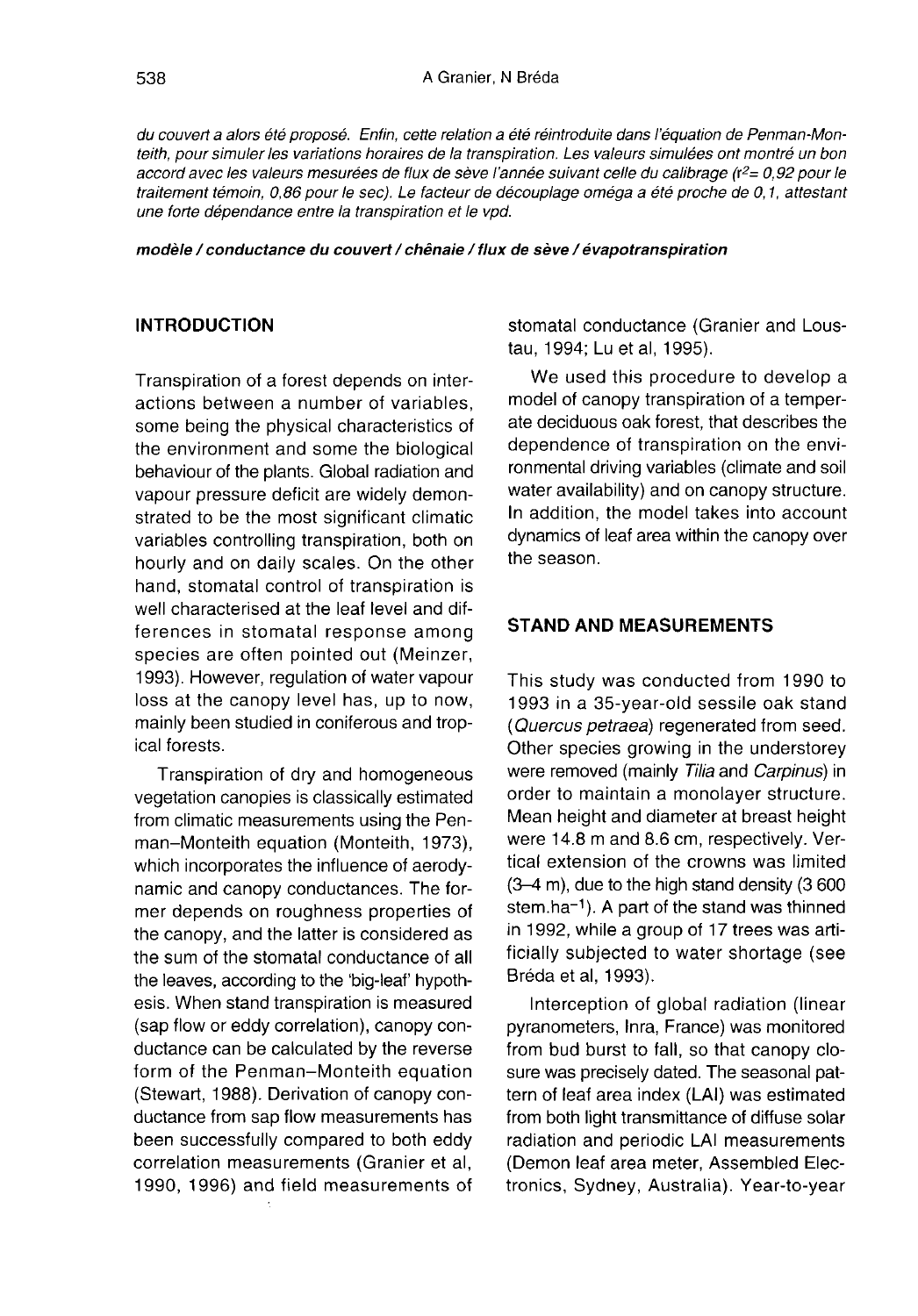variation of maximal LAI, as estimated from litter collections, ranged from 4.2 to 6.0 in the control, and 3.3 in the thinned plot.

Meteorological variables (wind speed, global and net radiation, air temperature, vapour pressure deficit [VPD], incident rainfall) were monitored 2 m above the canopy, on a half-hourly basis. Aerodynamic conductance  $(g_a)$  was calculated from wind speed measurements from Monteith's equation (1965). The roughness parameters were determined from empirical functions established on coniferous canopies (Thom, 1972; Jarvis et al, 1976).

Tree and stand transpiration were calculated from half-hourly sap flow measurements using continuous heated radial flowmeters (Granier, 1987), assuming that sap flow at the base of the trunk lagged 0.5 h behind canopy transpiration. The nine to 14 trees measured every year were selected to be representative of sapwood and crown class distribution in the stand.

Canopy conductance was evaluated from sap flow and climatic measurements using the Penman-Monteith equation (Monteith, 1973), and assuming that vapour flux was equal to sap flux:

$$
TM = \frac{e'(w) (R_n - G) + \rho C_p \text{ VPD } g_a}{\lambda [ e'(w) + \gamma (1 + g_a/g_c) ]}
$$
 [1]

where:

 $\lambda [e'(w) + \gamma (1 + g_{\alpha}/g_c)]$ <br>
where:<br>
TM: maximum transpiration (mm.h<sup>-1</sup>)<br>  $e'(w)$ : rate of change of saturation vapour where:<br>TM: maximum tra<br>*e*'(*w*): rate of char<br>pressure (Pa.C<sup>-1</sup>)<br>*R*<sub>n</sub>: net radiation a TM: maximum transpiration (mm.h<sup>-1</sup>)<br>e'(w): rate of change of saturation va<br>pressure (Pa.C<sup>-1</sup>)<br> $R_{\text{p}}$ : net radiation above stand (W.m<sup>-2</sup>)<br>*G*: rate of change of sensible heat in

G: rate of change of sensible heat in the pressure (Pa.C<sup>-1</sup>)<br> $R_n$ : net radiation above stand (W.m<sup>-2</sup>)<br>*G*: rate of change of sensible heat in<br>biomass, plus heat in the soil (W.m<sup>-2</sup>)<br> $\rho$ : density of dry air (kg.m<sup>-3</sup>)  $R_n$ : net radiation above stand (W.m<sup>-2</sup>)<br>*G*: rate of change of sensible heat in the<br>biomass, plus heat in the soil (W.m<sup>-2</sup>)<br>*p*: density of dry air (kg.m<sup>-3</sup>)<br>*C<sub>p</sub>*: specific heat of dry air at constant pres- $P_{\text{fn}}$ . Het radiation<br>G: rate of chang<br>biomass, plus he<br>p: density of dry<br> $C_p$ : specific heat<br>sure (J.kg<sup>-1</sup>.C<sup>-1</sup>)<br>VPD: vapour pre  $C_p$ : specific heat of dry air at constant pi<br>sure (J.kg<sup>-1</sup>.C<sup>-1</sup>)<br>VPD: vapour pressure deficit (Pa)<br> $g_a$ : aerodynamic conductance (cm.s<sup>-1</sup>)<br> $g_c$ : canopy conductance (cm.s<sup>-1</sup>)

VPD: vapour pressure deficit (Pa) sure (J.kg<sup>–1</sup>.C<sup>–1</sup>)<br>VPD: vapour pressure deficit (Pa<br>g<sub>a</sub>: aerodynamic conductance (c<br>g<sub>c</sub>: canopy conductance (cm.s<sup>–1</sup>)

*Modelling transpiration in an oak stand*<br>  $\cdot$  *cstimated from*  $\lambda$ : latent heat of vaporisation of water (J.kg<sup>-1</sup>) γ: psychrometric constant (Pa.C<sup>-1</sup>)

> In this study, heat flow in the soil was measured only during a 3 month period and it was shown to be negligible (< 4%). Rate of storage of heat in biomass was calculated from above-ground estimated biomass and from hourly changes in air temperature (Stewart, 1988).

> Relative extractable water (REW) was computed from soil water content measured weekly with a neutron probe over ten 200 cm long access tubes; soil water reserve was defined as the difference between maximum (field capacity) and minimum soil water content observed during the 1989-1993 period (see Bréda and Granier, 1996, for a complete description of the experiment).

> All these parameters were monitored from bud burst to fall, from 1990 to 1993. Sap flow and climate data of 1990 were used to calibrate the model of transpiration and data of the following years for its validation.

#### RESULTS AND DISCUSSION

## Effect of global radiation and vapour pressure deficit on maximal  $g_c$

The canopy conductance  $(g_c)$  was first analysed in relation to global radiation  $(R<sub>q</sub>)$ , and vapour pressure deficit (VPD). In order to extract drought and LAI effects, this analysis was conducted over a period of nonlimiting soil water content (manual irrigation), of maximal leaf area index and in dry canopy conditions. A threshold of VPD was taken as 1 hPa to eliminate wettest air conditions when the calculation of  $g_c$  was too imprecise. Figure 1 shows that canopy conductance was strongly reduced when VPD increased: 50% of reduction occurred when VPD increased from 10 to 20 hPa. These data were fitted with a nonlinear multiple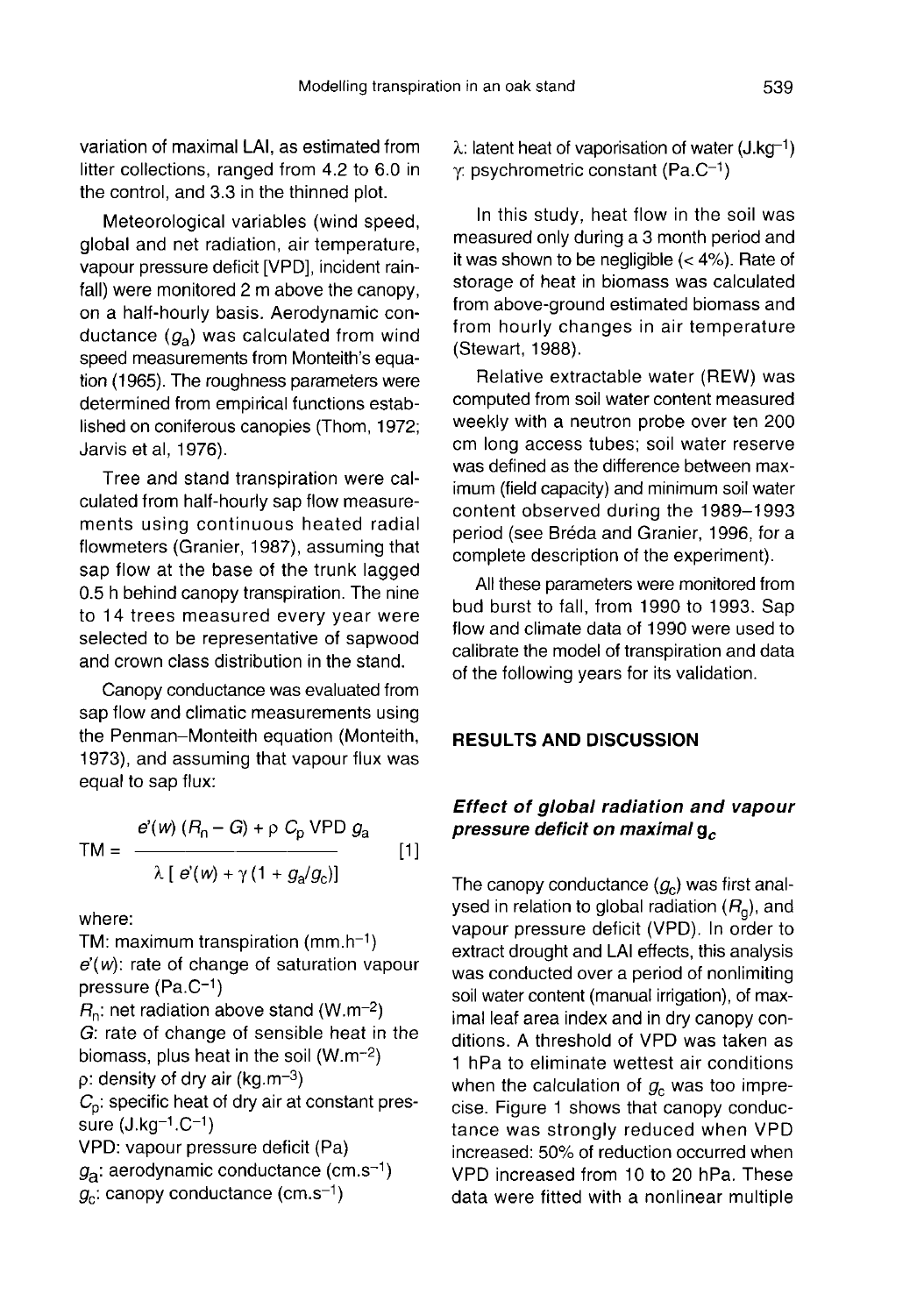

Fig 1. Effect of air vapour pressure deficit and global radiation on calculated canopy conductance of an oak forest (top); data were split up into four classes of global radiation or four classes of vapour pressure deficit. Data are obtained from sap flow measurements during a period of high water supply, for a maximum leaf area index (=  $6.0$  m<sup>2</sup>.m<sup>-2</sup>). Curves are fitted from these data set (bottom).  $R_a$ : global radiation; VPD: vapor pressure deficit.

regression programme where maximal canopy conductance  $(g_{\text{cmax}})$  was depending on global radiation in a hyperbolic way and on VPD in a logarithmic one:

$$
g_{\text{cmax}} = f_1 (R_g, \text{VPD}) = [R_g / (R_g + 82)]
$$
  
[2.803 - 0.704 Ln (VPD)] [2]  
 $r^2 = 0.75$ 

Hence, canopy conductance is an increasing function of global radiation and reaches 50% of its maximum for a global radiation of Fience, canopy conductance is armiticially<br>ting function of global radiation and reaches<br>50% of its maximum for a global radiation of<br>82 W.m<sup>-2</sup>. D.gink-Hendriks (1995) found 166<br>W.m<sup>-2</sup> in a *Quercus rubra* stand These va 82 W.m<sup>-2</sup>. Ogink-Hendriks (1995) found 166<br>W.m<sup>-2</sup> in a *Quercus rubra* stand. These values are quite low, as compared with values obtained on coniferous stands (370 W.m $-2$ in Lu et al, 1995 for a Norway spruce forest;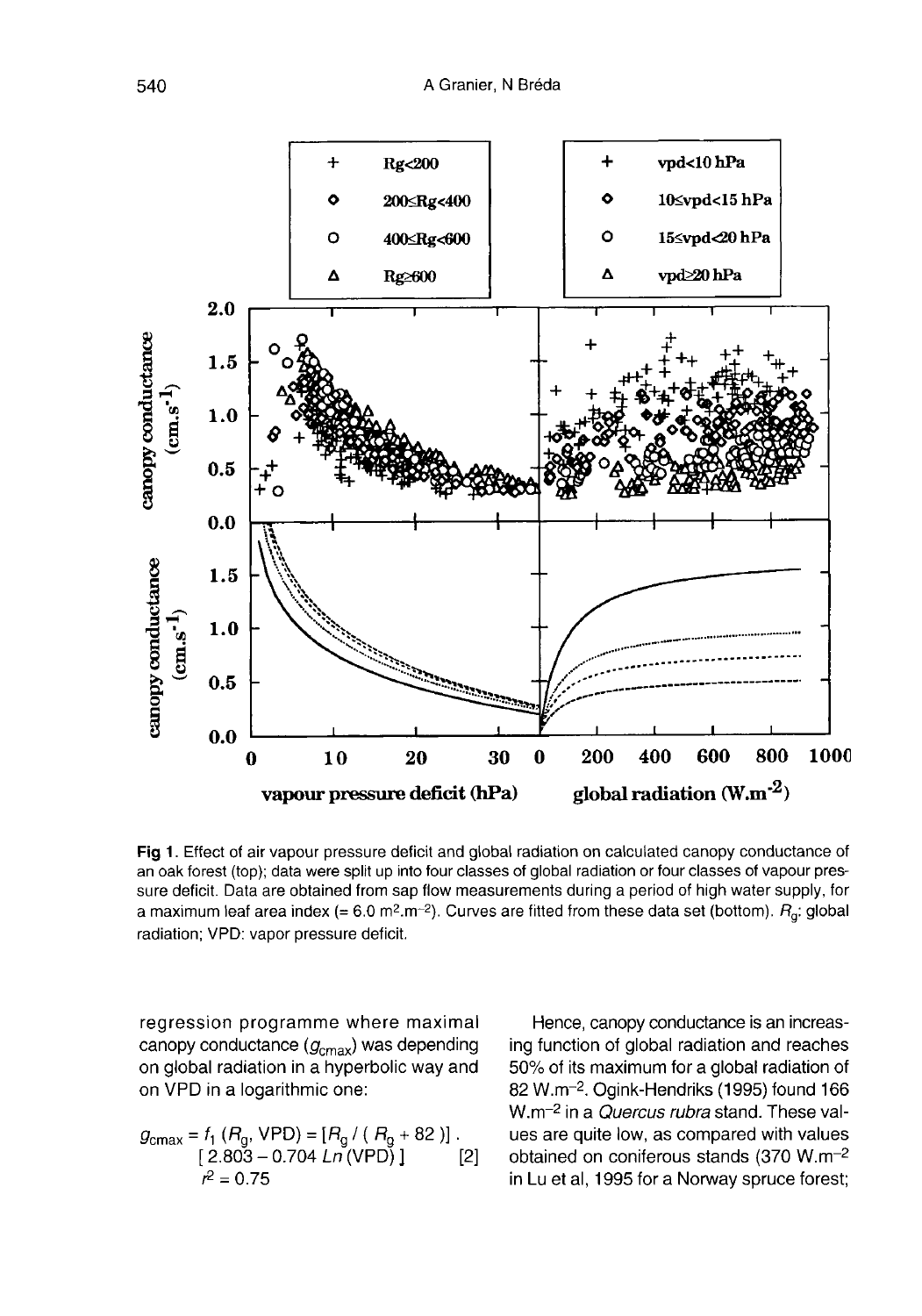498 W.m<sup>-2</sup> in Granier and Loustau, 1994 for a Maritime pine forest).

#### Effect of leaf area variations on  $g_c$

Canopy conductance variations resulting from the phenological development of the canopy were investigated in spring 1990. During this period, soil water content was close to field capacity. The observed values of  $g_c$  during spring were lower than  $g_{\text{cmax}}$  defined in equation [2], because of partial leaf expansion. The ratio between observed and maximal values of  $g_c$  (daily average between 11 and 14 h TU) was plotted against LAI from d118 to d161 (28 April to 10 June) in figure 2. A logarithmic function  $f_2$  limiting maximal  $g_c$  was fitted: average between 11 and 14 h TU) was plotted against LAI from d118 to d161 (28 April to 10 June) in figure 2. A logarithmic function

$$
g_{\rm c}/g_{\rm cmax} = 0.402 + 0.801 \cdot \log_{10}(\rm LAI) \quad [3]
$$

 $r^2 = 0.75$ 

 $1.0$ 

#### Effect of soil water deficit on  $g_c$

The role of water supply in controlling canopy conductance was investigated from observed values of  $g_c$  in both control and dry plots, during a period of constant and<br>maximal LAI. A logarithmic function of  $g_{\rm cmax}$ <br>(*f.* fig.2) was calibrated using daily values of maximal LAI. A logarithmic function of  $g<sub>cmax</sub>$  ( $f<sub>3</sub>$ , fig 2) was calibrated using daily values of relative extractable water (REW):

$$
g_{\rm c}/g_{\rm cmax} = 1.05 + 0.59 \times \log_{10} \text{(REW)} \quad [4]
$$

$$
r^2 = 0.94
$$

 $1.0$ 

It can be noted that  $g_c$  seemed not to be modified at the beginning of soil drying (0.6 ≤ REW ≤ 1).

Stewart (1988) proposed a multiplicative model of canopy conductance as the prod uct of elementary functions of radiation, vapour pressure deficit, air temperature and soil moisture. In our work, we assumed that temperature was of minor importance on  $g_c$ 



conductance of the oak forest, expressed as the ratio of that measured on maximum canopy conductance. Each point is a daily mean of canopy conductance between 11 and 14 h TU and vertical bars are standard deviations. The maximum value was obtained in 1990 during a period without water stress, with a LAI = 6.0.  $g_c$ : canopy conductance;  $g_{cmax}$ : maximal canopy conductance.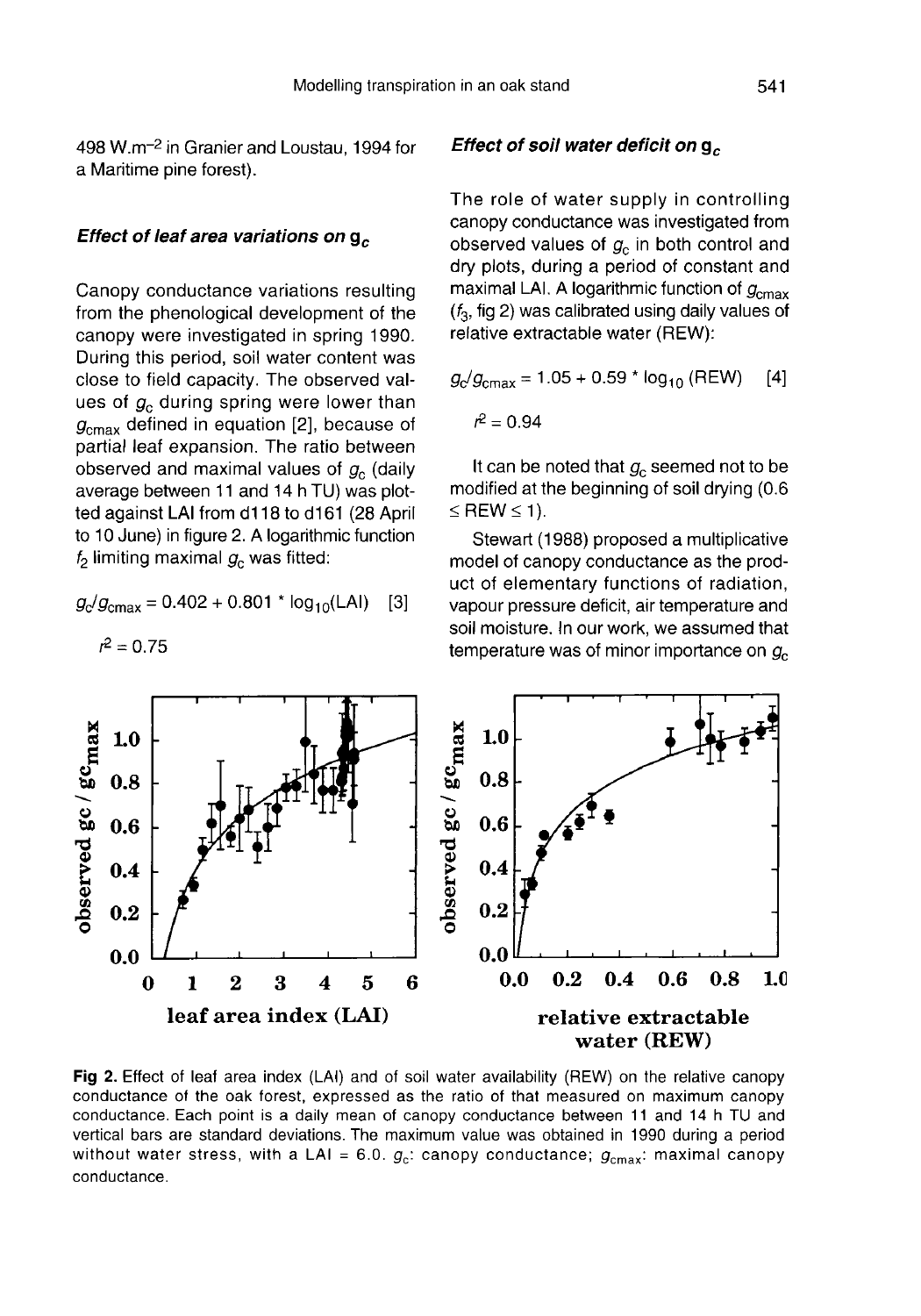as compared with  $R_g$  and VPD. Then the complete canopy conductance model may be written as follows:

$$
g_c = g_{cmax} \cdot f_2(LAI) \cdot f_3(REW)
$$
 [5]

where  $g_{\text{cmax}} = f_1(R_q, \text{VPD}).$ 

## Model of transpiration

This model of  $g_c$  was then re-introduced in the Penman-Monteith equation to predict dry canopy transpiration. Simulated transpiration (fig 3) was in good agreement with sap flow measurements during the year fol-

![](_page_5_Figure_6.jpeg)

Fig 3. Comparison between sap flow measurements and the model of transpiration (top) including drought and leaf area index functions, for a closed canopy of oaks, during 9 days. Bottom: relationship between measured sap flow and estimated transpiration for the same days. The model was calibrated on 1990 measurements and validated on 1991 data.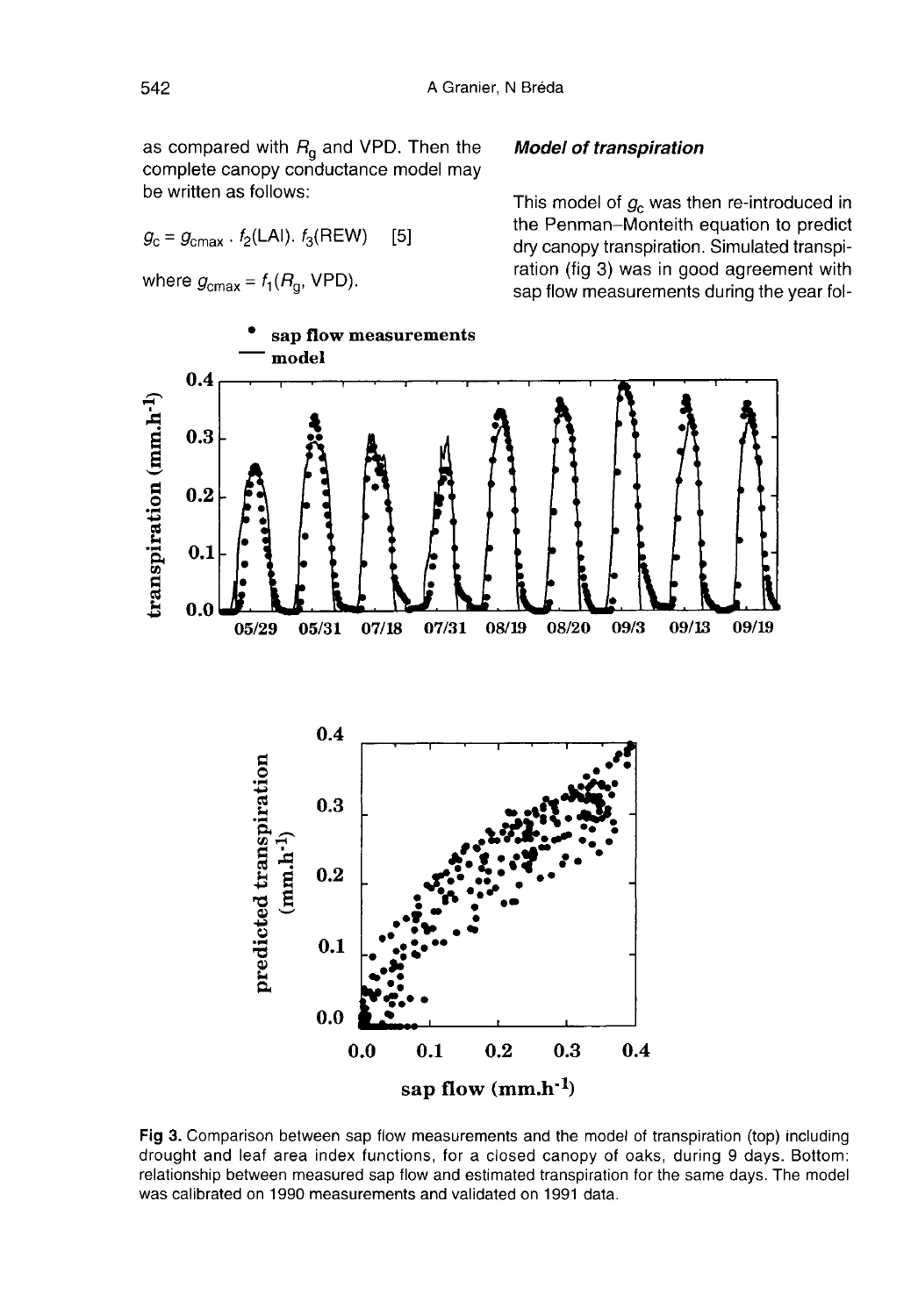lowing the calibration ( $r^2$  = 0.92 in the control plot, 0.86 in the dry plot). Nevertheless, differences between sap flow and model were observed in the morning and in the evening, probably due to a dehydration in the morning of the water exchangeable tissues of the trees (Jarvis, 1975), followed by a rehydration in the evening; the best fit ( $r^2 = 0.92$ ) between observed and predicted values was obtained by introducing a 1 h time lag.

During the following 2 years, a good correlation between observed and predicted transpiration was also found, but the model overestimated transpiration, in both the control and the dry plot  $(+21\%$  in 1992,  $+34\%$  in 1993). This means that a factor other than environmental variables and LAI had affected maximal canopy conductance. A

![](_page_6_Figure_3.jpeg)

Fig 4. Effect of increasing leaf area index (LAI) (0 to 6) on canopy conductance of an oak forest. Top: elementary canopy conductance for each of the six layers, as a function of incident (above canopy) radiation. Bottom: equivalent canopy conductance for LAI increasing from 0 to 6.

possible involvement of canopy structure modifications is hypothesized: as a result of the 1991 spring frost, we observed in the following years a more clumped foliage distribution which could lead to a less favourable sun exposure of the leaves.

## Dependence of canopy conductance on leaf area index

In order to evaluate the effect of leaf area index on the canopy conductance variations, we simulated in figure 4 the response to increasing incident global radiation. A theoretical oak canopy of  $LAI = 6$  was partitioned into six layers of LAI = 1 each. The same response curve of canopy conductance to radiation was applied to each layer (see Appendix and fig 5). From the extinction profile of radiation predicted by the Beer law, using a  $k$  extinction coefficient of 0.42 (Bréda, 1994), incident radiation reaching each layer was computed. Then, the canopy conductance of each successive layer was calculated, assuming the same value of VPD for each layer. Finally, from the relationship of conductances in parallel, the sum of the conductances of all the elementary layers was found. This simulation suggested that canopy conductance increased quite linearly with LAI under high radiation (> 500 W.m<sup>-2</sup>) conditions. Calculated  $g_c$  for various maximal year-to-year LAI (under nonlimiting soil water conditions) were close to this linear response (fig 6); in the same experiment, Bréda and Granier (1996) also found a linear relationship between stand transpiration and LAI as much during leaf expansion as during the leaf fall period.

### Coupling of transpiration to the atmosphere

We first tested the sensitivity of the model to  $g_a$  in the case of the oak stand using higher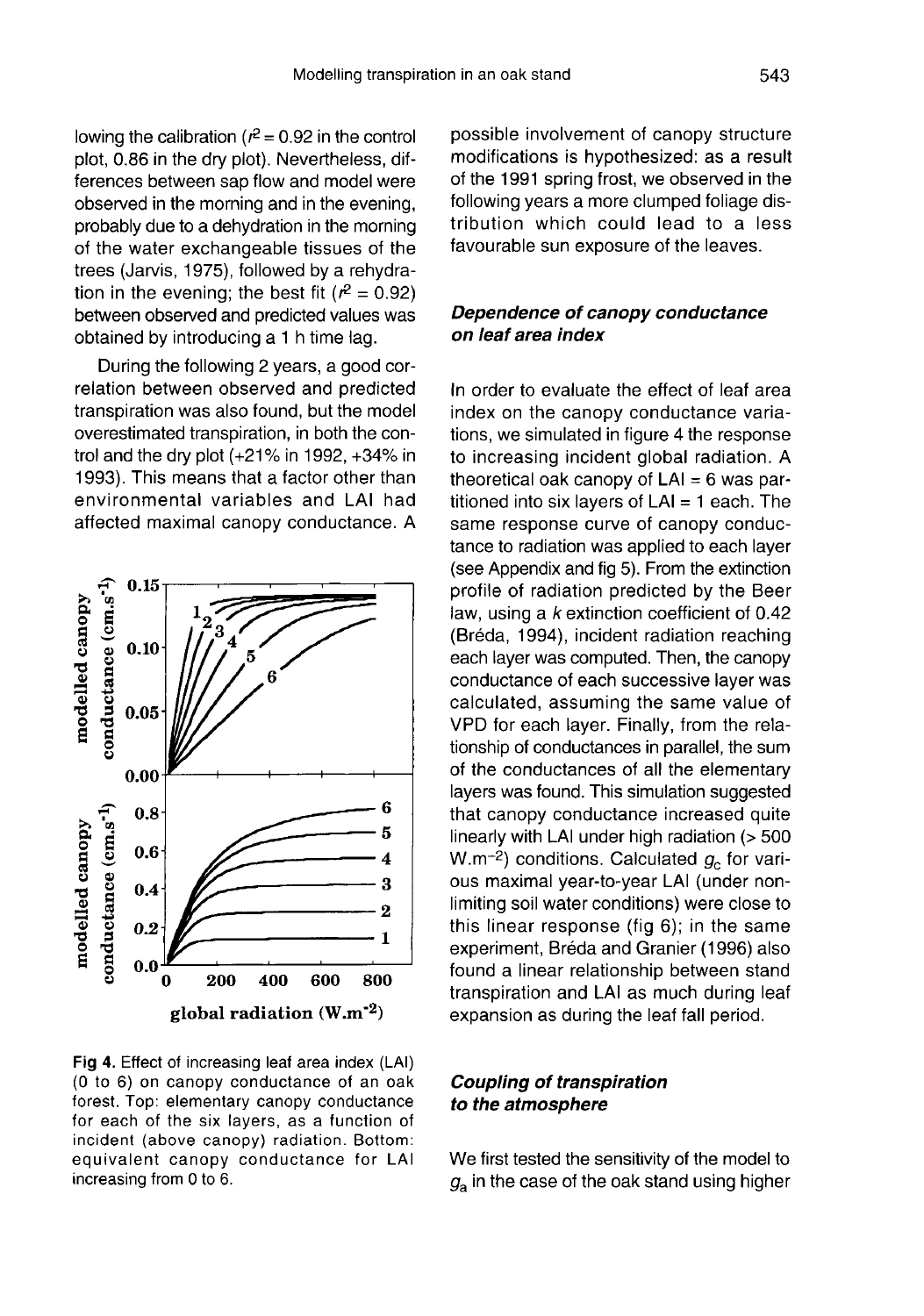$(+50%)$  and lower  $(-80%)$  values of  $g<sub>a</sub>$ . The comparison with sap flow measurements showed only small differences (< 5%) between observed and simulated transpiration, because  $q_a$  was much higher than  $g_c$ : the ratio  $g_a/g_c$  varied from 30 to 200. The oak canopy appeared therefore well coupled to the atmosphere.

![](_page_7_Figure_2.jpeg)

**Fig** 5. Relationship between canopy conductance and leaf area index (LAI) under nonlimiting soil water conditions. Values are standardized using equation [2] for a global radiation of 500 W.m<sup>-2</sup>, and for a vapour pressure deficit of 10 hPa. Data are obtained during 1990 to 1993 in the control, and during 1992 and 1993 in the thinned oak stand.

The degree of decoupling with the atmosphere (Jarvis and McNaughton,1986), the so-called *omega coefficient* Ω, is calculated sphere (Jarvis and McNaughton, 1986), the<br>so-called *omega coefficient*  $\Omega$ , is calculated<br>from  $e'(w)$  and the ratio  $g_a/g_c$ . It quantifies<br>the dependence of transpiration to climate. the dependence of transpiration to climate. Calculated  $\Omega$  for bright days (fig 7) ranged from 0 to 0.1, VPD being the main driving variable of canopy transpiration, which was strongly limited by canopy conductance. A comparison of daily variations of  $\Omega$  was made with other forest canopies: Pinus sylvestris (Granier et al, 1996), Picea abies (Lu, 1992) and tropical rainforest (Granier et al, 1995b). Midday value of  $Ω$  ranged from 0.05 to 0.1, as much for temperate coniferous and broad-leaved forests as for tropical rainforest. Köstner et al (1992) found a similar diurnal pattern of  $Ω$  in a *Nothofagus* forest, but their estimates were slightly higher than ours (morning peak  $= 0.38$ , after $noon = 0.20$ ). Canopy conductances were similar in both oak and Nothofagus stands, so that differences were due to a higher aerodynamic conductance over the oak forest. Hence, differences in  $\Omega$  between species (fig 7) may be related to both aerodynamic characteristics of the canopies (roughness) and of the air mass. Only tropa high  $\Omega$  value, when wind speed was low, as also reported by Meinzer et al (1993). Nevertheless, care must be taken that in our experiments the height of measurement

![](_page_7_Figure_5.jpeg)

Fig 6. Daily variation of the omega decoupling coefficient for different forest canopies, during bright days.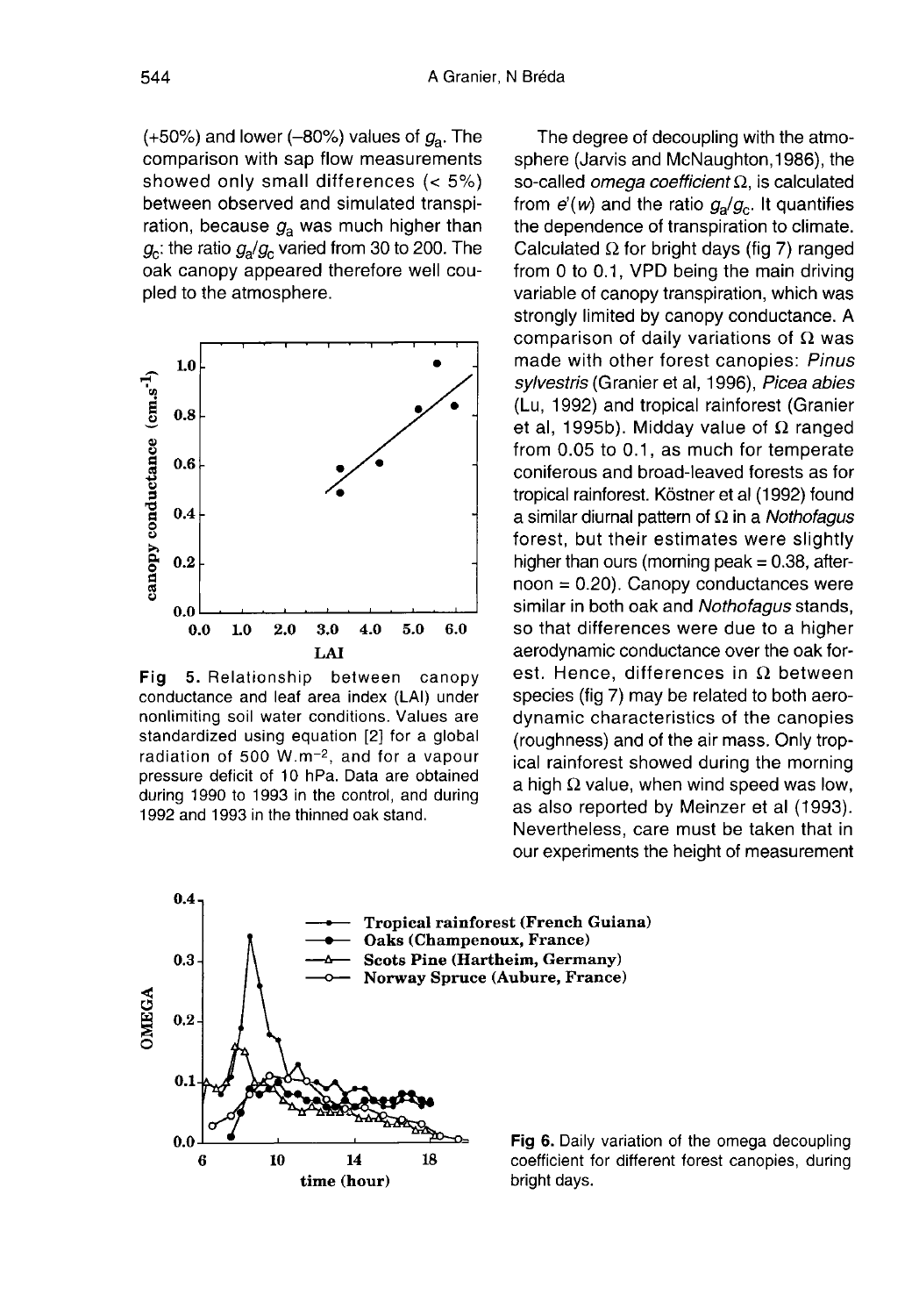of air temperature and vapour pressure deficit was only 2 m above canopies, ie, not at the top of the boundary layer.

## **CONCLUSION**

A mechanistic model has been developed to evaluate stand transpiration from the analysis of interactions between stand structure and microclimate. This model provides a convenient analytical framework. The effects of leaf area on canopy conductance and hence on stand transpiration can be examined in relation to environmental conditions and aerodynamic characteristics of the stands. A water balance model, including the present model of transpiration, has already been used for long-term simulation

of drought and its influence on tree growth (Bréda, 1994).

#### APPENDIX

The relationship between elementary conductance (for one layer of LAI=1) and global radiation  $(R<sub>0</sub>)$  reaching this level was assumed to be of the form:

$$
g_c = \frac{1 + 0.01 R_g - [(1 + 0.01 R_g)^2 - 4 t 0.01 R_g]^{1/2}}{14 t}
$$
 [6]

Different response curve shapes can be obtained by changing the value of the parameter  $t, t = 1$ corresponds to a broken line,  $t = 0.2$  to a curvilinear relationship, and  $t = 0.9$  to an intermediate curve (see fig 5). These three cases were tested

Fig 7. Relationship between canopy conductance, leaf area index and global radiation. Top: variation of the canopy conductance/global radiation function for one elementary layer  $(LAI = 1)$ . The different shapes are obtained by changing the value of the t-parameter in equation [6]. Bottom: When varying the shape of the elementary function. the relationship between equivalent canopy conductance and LAI remains almost linear for global radiation = 500 W.m<sup>-2</sup>. For a low global radiation  $(100 W.m^{-2})$ , this relationship is nonlinear.

![](_page_8_Figure_10.jpeg)